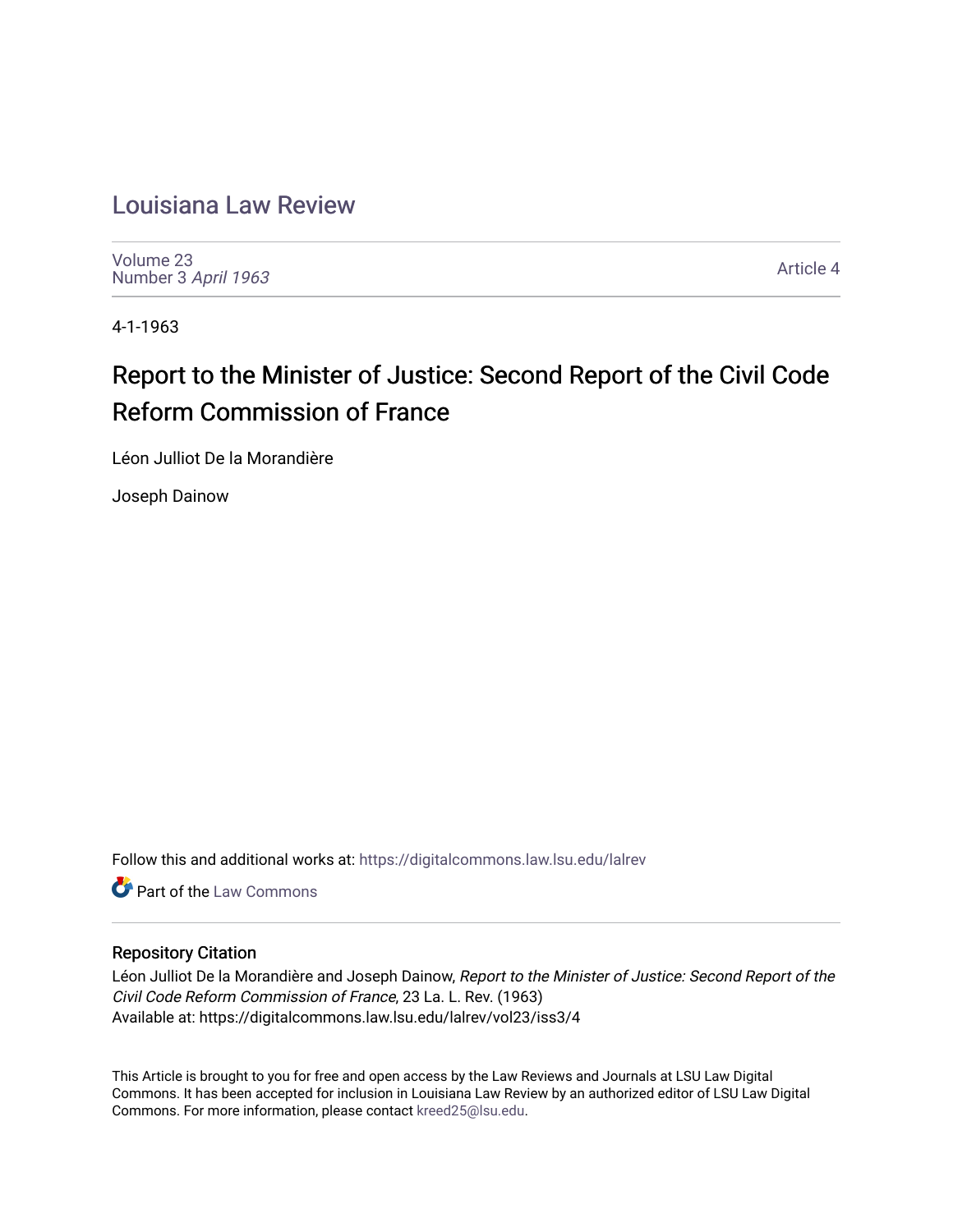## REPORT TO THE MINISTER OF JUSTICE

#### SECOND REPORT OF THE CIVIL CODE REFORM COMMISSION OF FRANCE\*

#### Léon Julliot de la Morandière\*\*

#### *Translated by Joseph Dainow\*\*\**

[Translator's Note. *The Civil Code Reform Commission of France, established in 1945, presented its first Report in 1953, containing the preliminary draft tezts* (avant-projet) *and explanatory commentary* (exposd des motifs) *for a Preliminary Title, and for Book I covering Physical Persons and the Family. The second Report of 1961 presents the preliminary draft texts and explanatory commentary for Book II covering Successions and Donations. The chairman's introductory report to this second part of the* avant-projet *also contains significant observations of a more general nature; if is this report which is translated here.] Monsieur le Garde des Sceaux:*

**A** t the end of the preliminary report which I had the honor  $\mathcal{F}$  on December 20, 1953, to address to Mr. Ribeyre, then Minister of Justice, to present to him the first results of the work of the Civil Code Reform Commission - a prelimnary draft covering the Preliminary Book of the Code and Book I on Physical Persons and the Family  $- I$  expressed the hope that to this first text there would be added a preliminary draft on Successions and Donations within a few months.

For reasons which I will mention later, these months turned into years. Although the texts herewith attached were discussed during 1953-1957, the Commission is only today in a position to present them to you together with the complete explanatory commentary.

Also, after having outlined the plan of the new draft and the general spirit which inspired the Commission in its preparation, I will take the liberty, *Monsieur le Garde des Sceaux,* of submit-

\*\*\*Professor of Law, Louisiana State University.

*<sup>\*</sup>Rapport d Monsieur le Garde des Sceaux Ministre de la Justice,* dated Paris, March 1, 1961, in *Avant-Projet de Code Civil, Deuxime Partie* 7-16 (Paris  $1962$ ); English translation with permission of Dean L. J. de la Morandière and the Minister of Justice of France, and concurrence of Professor Roger Houin, Secretary-General of the Commission. For the first Report, see L. J. de la Morandière, *Preliminary Report of the Civil Code Reform Commission of France* (English translation by J. Dainow) in 16 **LA.** L. **REv.** 1-56 (1955).

*<sup>\*\*</sup>Doyen honoraire* of the Faculty of Law of Paris, Member of the Institute, Chairman of the Civil Code Reform Commission of France.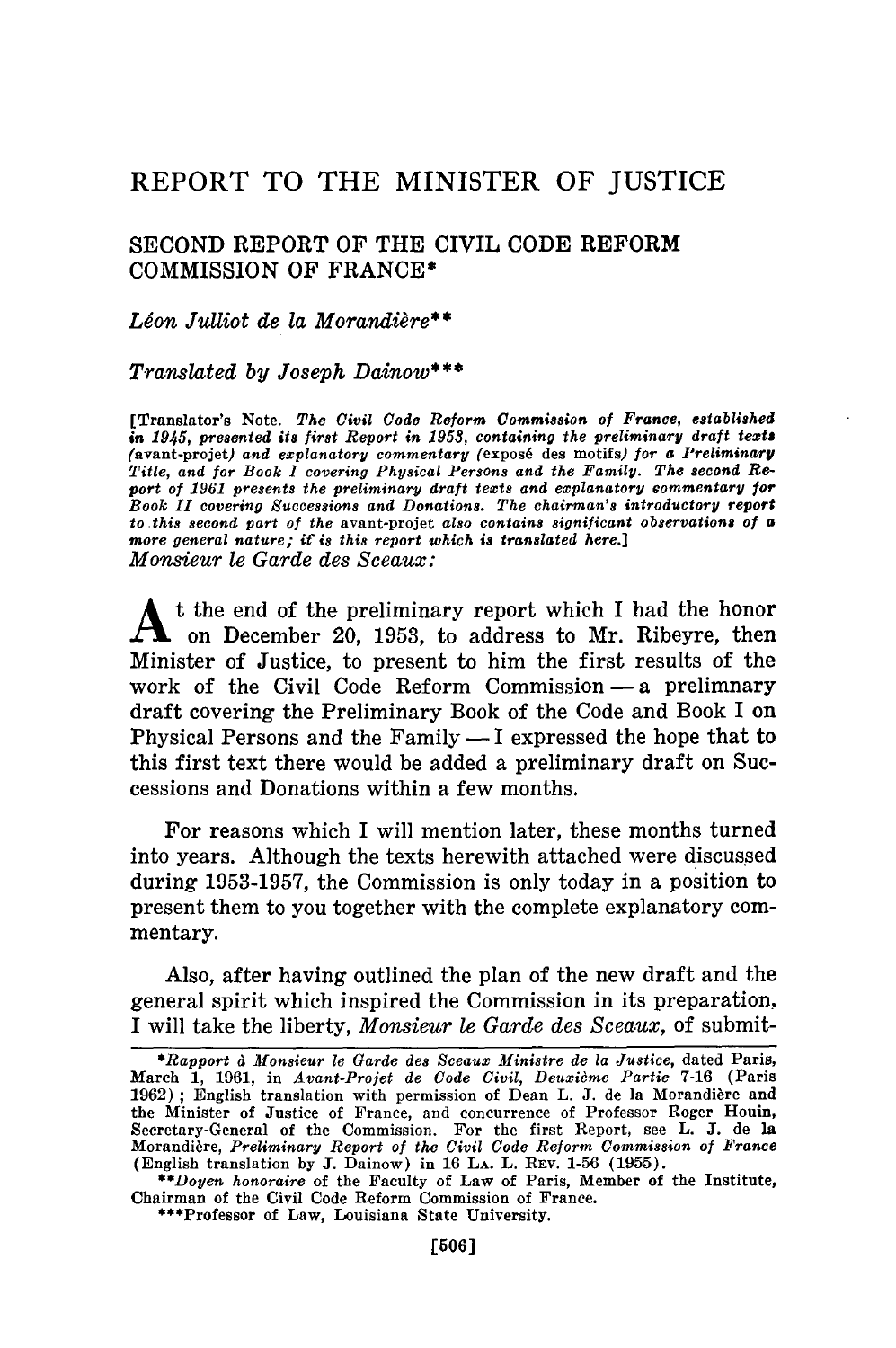507

ting to you some observations upon our Commission's work as a whole and upon the future of this operation.

**I**

To begin with, I will recall the general plan which the Commission had outlined for the performance of its work, in order to show the place which today's texts should occupy in it. This plan, prepared with the approval of the Commercial Code Reform Commission, contemplated the making of a large single code of private law, including: a preliminary book on the obligatory force of laws, administrative acts and treaties, conflicts of laws and the abnormal exercise of rights; a first book on physical persons and the family; a book II on successions and donations; a book III on things and real rights; a book IV on juridical acts and facts; a book V on obligations; a book VI on certain contracts; and a book VII on legal persons *(personnes morales).*

It is significant to emphasize that this plan looks forward in reality to a broad division of the Code into three parts, the first devoted to the interests of a personal and family nature, the second reserved for the economic interests, and the third for the collective interests.

In relation to the preliminary draft which is the object of this report today, it will be noted at once that in the present Civil Code the subjects of successions, donations *inter vivos* and wills are placed at the beginning of book III entitled "Of the Different Modes of Acquiring Ownership." In effect, the Civil Code had placed the emphasis on the bond that exists between these institutions and the right of ownership considered as the essential foundation of our civil society. There is no thought of denying the existence of this bond, but the Reform Commission considered that the regulation of successions and donations, as special modes of acquiring ownership, drew its inspiration not only from economic considerations but primarily from considerations of a family nature. It is these considerations which controlled the designation of the relatives normally called to the succession, the working out of the precautions taken for the validity of wills, the establishment of inheritance collations (rapports à succession), the légitime (réserve) and the disposable portion. Furthermore, history shows us the subordination of the legal regulation of successions and donations in rela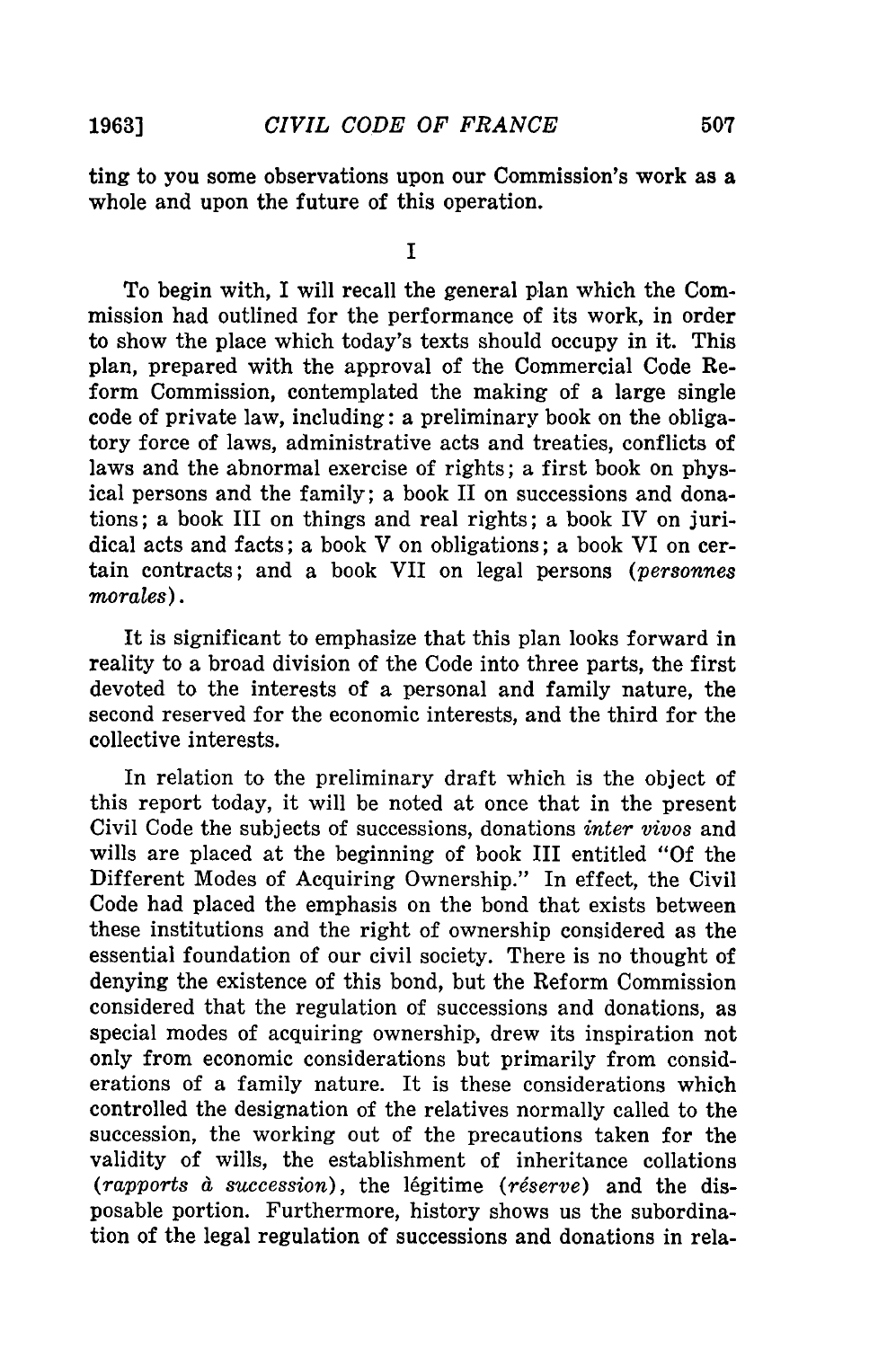tion to the general organization of the family. This is the reason why the Commission — which had in the first part of its *avantprojet* brought together the regulation of the matrimonial property regime and the marriage itself — treated successions and donations in a book II following immediately after the first book; the whole *(ensemble)* of these two books can be considered as the Code of the Individual and of the Family.

The detailed plan of this book II is quite different from that of the Civil Code of 1804. The texts currently in force are divided into two titles, one for successions and the other for donations *inter vivos* and wills. The present preliminary draft devotes five titles to this material. The first title deals with intestate successions, including the same topics as the present title of the Civil Code on successions, but with the addition of a chapter on the légitime *(réserve héréditaire)*, because in practice the questions of légitime and of reduction present themselves with reference to partition, at the same time as the questions of collation *(rapport).* The four other titles are devoted respectively to testamentary successions (form of wills, revocation, caducity, effect of legacies), to donations, to substitutions and clauses of inalienability, and finally to partition made by ascendants  $$ substitutions, clauses of inalienability and partitions made by ascendants posing problems which can occur with regard to either a will or a donation *inter vivos.*

We will note, finally, that the *avant-projet* deals only with donations in favor of physical persons. Everything that concerns donations in favor of legal persons, in favor of existing [charitable] works or those to be created, likewise everything that concerns foundations, has been set aside for inclusion later in the part of the future Code reserved for groups and legal persons, because this material depends essentially on the general regulation which will be established for collective interests and on the greater or lesser place which will be accorded to the concept of legal person.

The general spirit of the texts which I have the honor to present to you is the one which has inspired the Commission since the beginning of its work. This spirit is just as I defined it in my 1953 report, and it is expressed by a constant concern about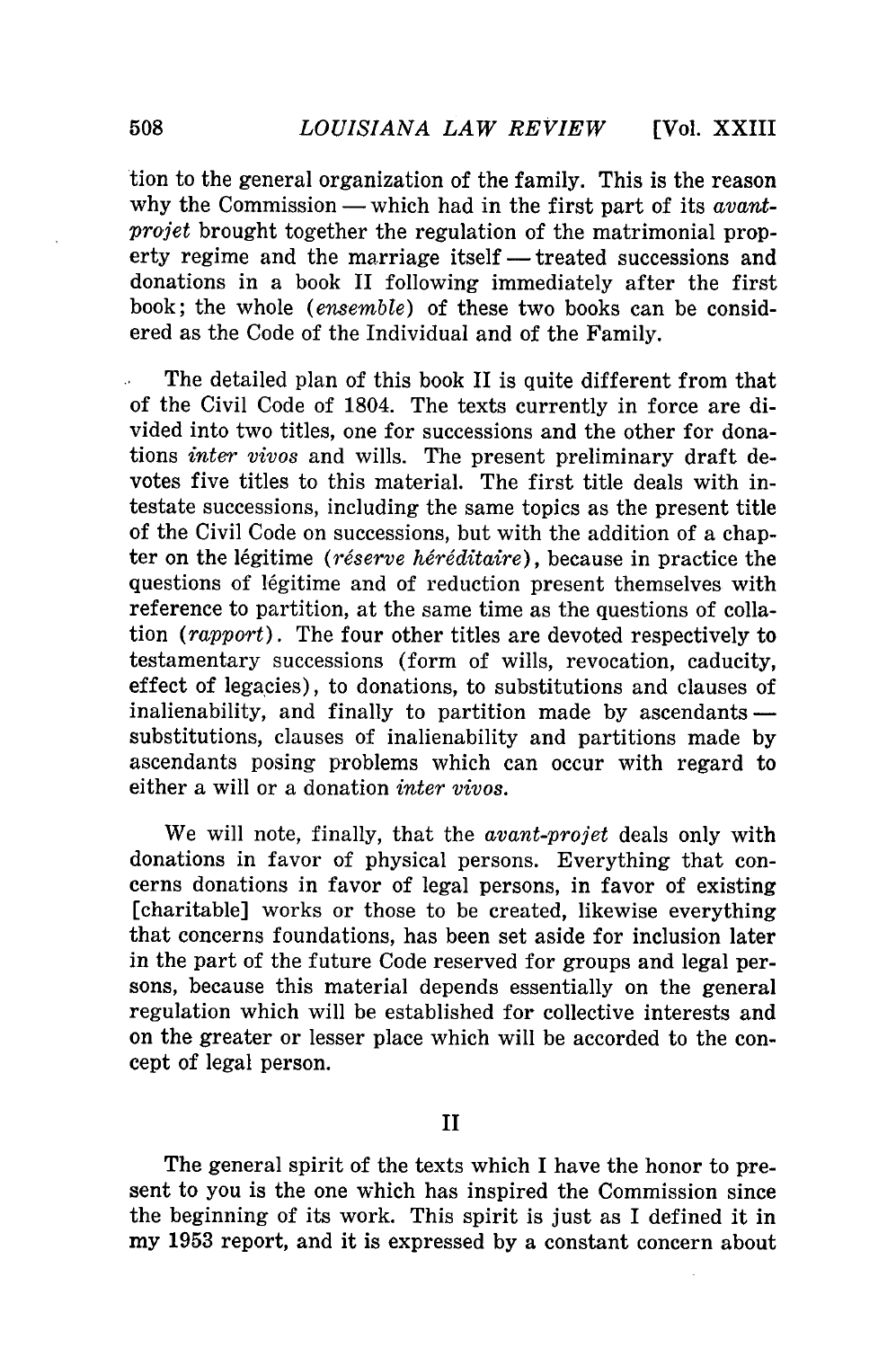equilibrium between the traditions of our law and the necessities of evolution.

The new texts do not upset our present law, on the contrary they preserve the basic principles of the Civil Code with reference to successions and donations.

For intestate successions, the draft specially preserves the division of heirs into classes *(ordres),* the rules on the seizin of these heirs, on the indefinite obligation for debts, on the option between pure and simple [unconditional] acceptance, renunciation, and acceptance under benefit of inventory, and on the principle of equality in partitions; it preserves the institutions of collation of gifts and collation of debts, the légitime and the reduction of donations in excess of the disposable portion.

In the matter of testamentary successions, the draft keeps the traditional forms of will: the holographic, the authentic, and the mystic (hereafter called secret) **;** it preserves the ensemble of the rules on capacity to give and to receive, on revocation, nullity and caducity of testamentary dispositions; it sanctions the distinction between universal legacies, legacies under a universal title and particular legacies, as well as the existing principles of testamentary administration.

In the matter of donations *inter vivos,* the draft maintains the rule of necessary authenticity, and the existing provisions on the capacity to give and to receive. It makes, as did the Civil Code of 1804, a privileged place for donations in favor of marriage; it maintains the contractual institutions within a limited field and it regulates the partition **by** ascendants according to traditional principles.

Nevertheless, while remaining in line with tradition, our draft still brings something new in comparison to the Code of 1804.

To begin with, the draft fills out and codifies and concisely states the provisions of a number of solutions which the jurisprudence had worked out because the Code was silent.

Thus, to take the more characteristic examples, the draft expressly sanctions the theory of the apparent heir;' it regulates

**1963]**

*<sup>1.</sup> [Note* **by** *translator]* The "apparent heir" is the person who acts as the universal heir of the deceased, takes possession of succession assets, and is generally considered as being the owner, but who later turns out not to **be** the rightful heir. The jurisprudence has evolved the "theory of the apparent heir" whereby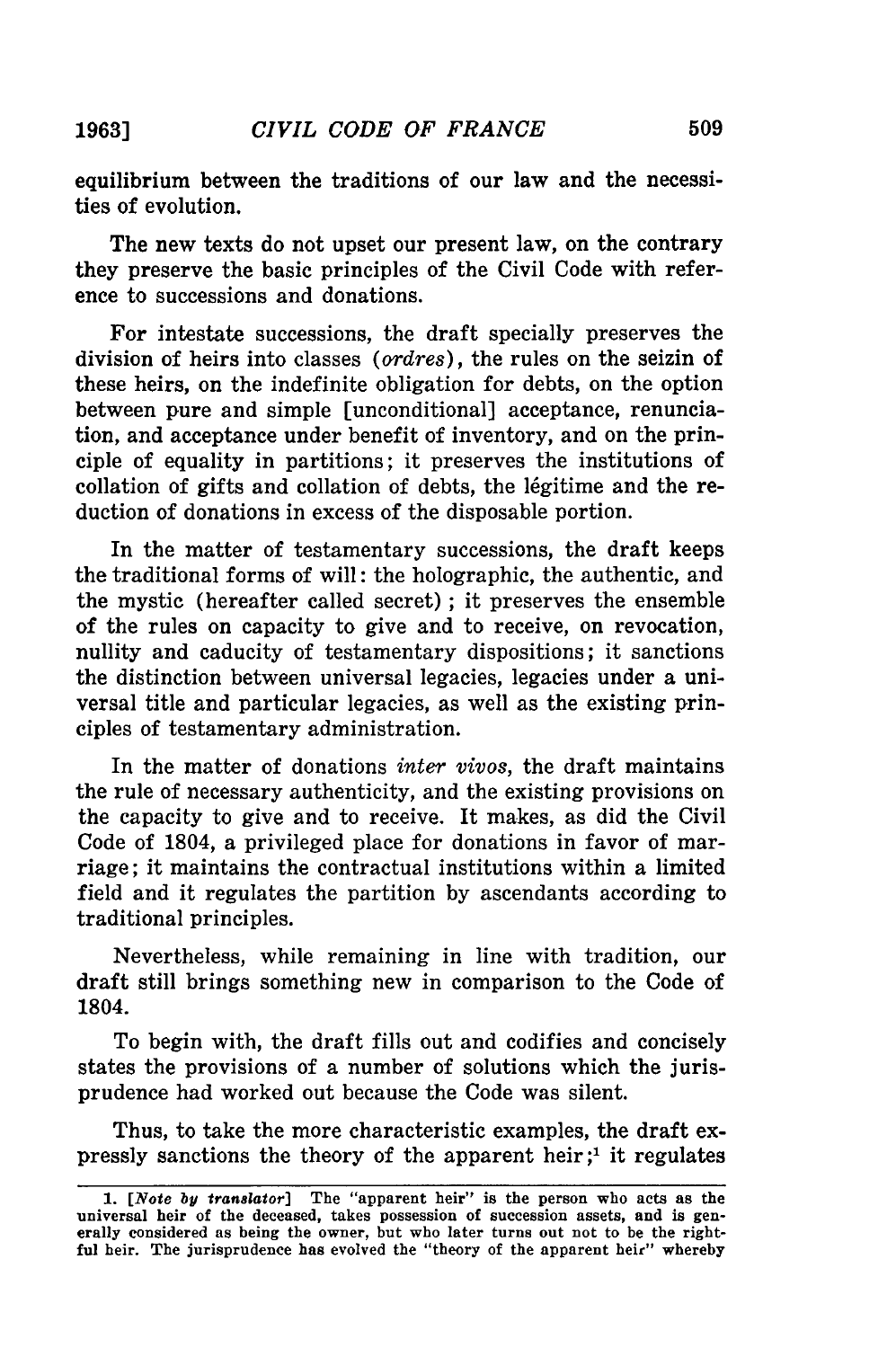at some length the collation of debts; it declares the assimilation of the universal legatee to the heir; it states concisely the effects of impossible and illegal conditions by tying these effects in with the theory of cause; it admits the validity of manual gifts; it also gives precise details for the exercise of the Paulian action in the case of constitution of dowry, for the imputation of the dowry in the succession of the one who dies first (prémourant), and for the imputation of gifts made to a forced heir; it consolidates the jurisprudence on alternative conditional legacies, on the validity of certain clauses of inalienability, etc.

At the same time *(toutefois),* the draft is not satisfied with stating concisely and completing the Code currently in force; on certain points it modifies the earlier solutions, often doing so in the desire for simplification. Thus, it rearranges the texts relating to separation of patrimony; it eases the procedure of inventory and the formalities of judicial partition; it renounces the theory of persons dying in the same event *(comourants)* ; it abandons certain rules creating retroactivity prejudicial to third persons, such as the revocation of donations of existing property as between spouses, the revocation of donations for unexpected birth of child, the legal return *(retour légal)*, the successional retraction *(retrait successoral)* ; it discards in principle the collation and reduction in kind, permitting only collation and reduction in value, and taking every precaution to state precisely at what date the valuation is to be made.

However, even more important reforms are proposed. To begin with, I will cite the texts relating to hereditary indivision; in these provisions the draft tends to favor the retention of this indivision much more broadly than was done by the reforms begun *(amorcées)* in 1938, and in particular it organizes again the operation of an indivision which is even susceptible of extending itself for many years. In the next place, I will cite the substantial change proposed in the rights of the surviving spouse who would hereafter be assimilated to a legitimate child; not only would the surviving spouse have the same inheritance share as such a child, but like the child would also be considered a forced heir. Finally, it is necessary to emphasize that, in keeping with the course traced in contemporary legislation, the draft increases the rights of both common illegitimate children and adulterous children.

protection is afforded in certain situations to third persons in good faith who have acquired any of this succession property from such an apparent heir. See PLANIOL ET RIPERT, TRAITÉ PRATIQUE DE DROIT-CIVIL FRANÇAIS, vol. 3, nos. 243-246 (2 **ed. 1952) ; vol.** 4, **nos.** 340-346 *bis* **(2d** ed. **1956).**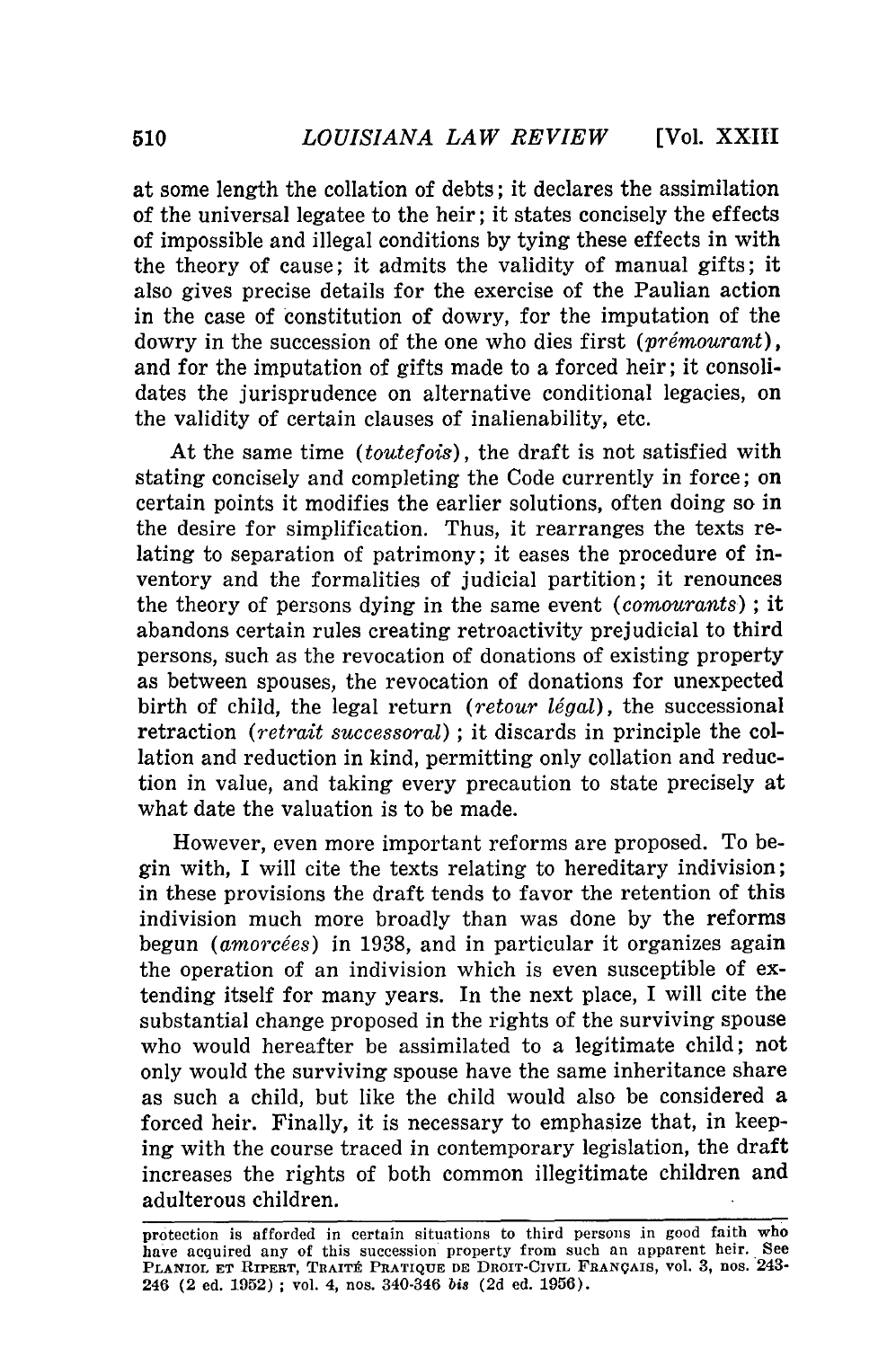**1963]**

These are profound changes which seemed to the Commission to be required by the evolution of customs and the evolution of the concepts of the family. The explanatory commentaries, prepared by the secretariat of the Commission, will give more detail about the substance of these changes and will explain the reasons which led the Commission to propose them.

#### III

*Monsieur le Garde des Sceaux,* the Reform Commission hopes that you will examine its draft as soon as possible and that you will transmit it for opinion to the organizations which you will consider qualified (Court of Cassation, Courts of Appeal, trial courts, law faculties, bar associations, the notarial *Conseil sup6rieur,* perhaps family welfare organizations, etc.). The Commission entreats you to kindly stress upon these organizations that they should take an interest in the draft and send you their observations within the shortest time. The Commission will then be at your disposition to help your services, if you deem it useful, on the basis of the observations received, to re-examine the preliminary draft and establish the final draft.

In effect, the wish of the Commission is that the work done for over fifteen years should not remain unused. This work, published and disseminated, is undoubtedly known in legal circles; it has been the object of many studies both in France and in other countries. I take the liberty of saying that it has demonstrated the vigor of French legal science. However, the purpose of so much work would not be achieved if the proposed reforms did not serve effectively towards the rejuvenation of our civil law. Well, in this respect, the situation does not appear to be fully satisfying. Indeed, our works have inspired, more or less directly, certain fragmentary laws, for example, the law of July 15, 1955, on illegitimate and adulterous children, the law of March 26, 1957, on collateral successions and the rights of the surviving spouse, the ordinances of December 23, 1958, relating to the protection of childhood and adolescence in danger, and to the system of adoption and adoptive legitimation. But in 1958 it required the special initiative of certain members of the Senate to introduce a bill *(projet de loi)* born of the work of our  $Commission - a$  proposal purporting reform of the matrimonial property regime. Nothing more has been done thus far to transform into law the texts which we prepared..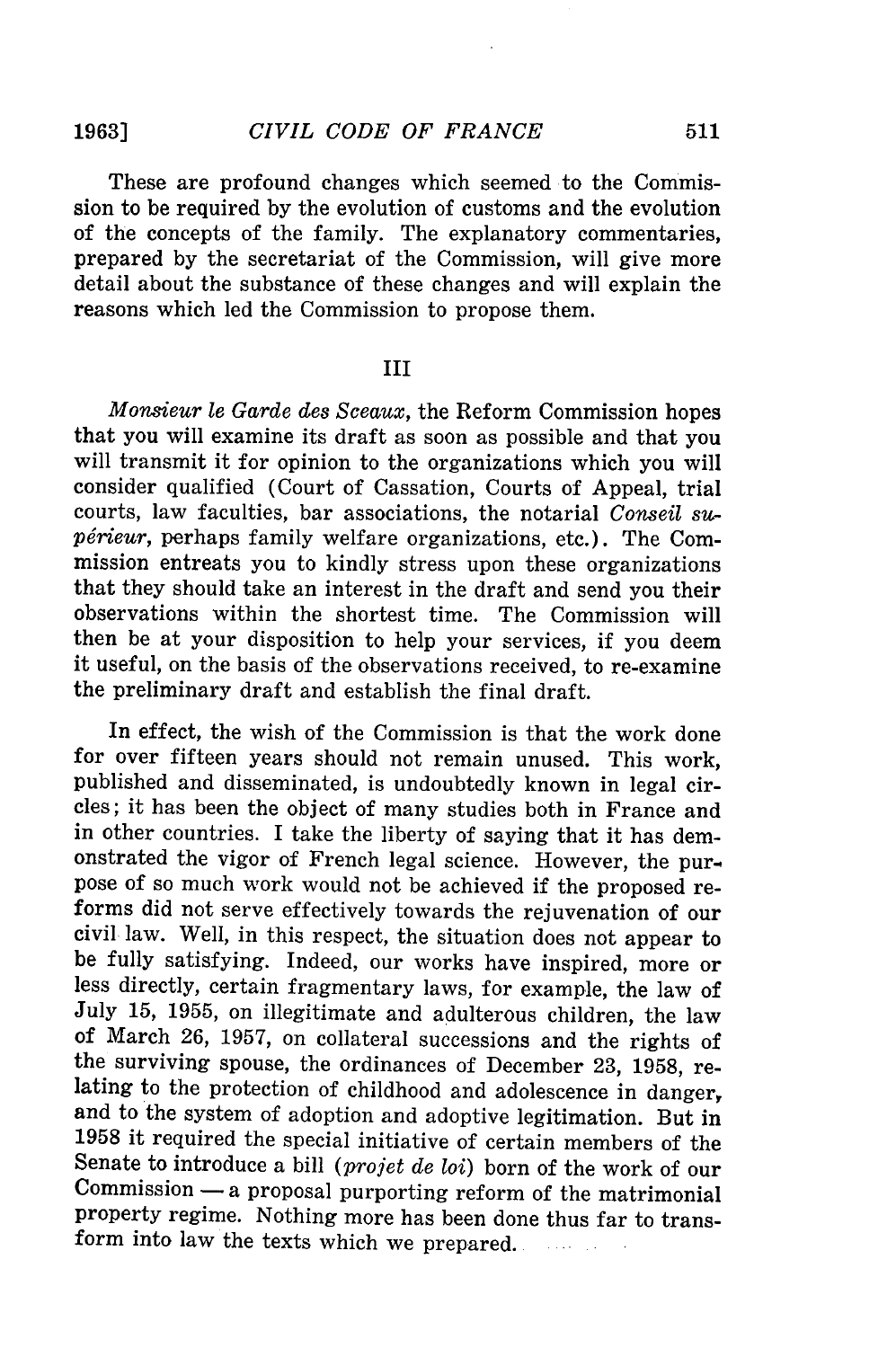There are many causes for this state of things. Undoubtedly the most profound is that the Civil Code reform, undertaken in the feeling of well-being and buoyancy of the Liberation, no longer appeared of primary importance as the months and years slipped **by.** Paramount political and economic problems justly absorbed the activity of the government and of the Parliament. As far as the civil life of the citizens was concerned, it was left to be governed **by** the Code of 1804 **-** a code shrouded in a somewhat superstitious respect, also a code which has been able to maintain its authority thanks to the incomparable work of adaptation to which our jurisprudence has devoted itself. Furthermore, this reason explains the insufficiency of the means which the government agreed to put into operation **for** the realization of the Civil Code reform.

As I have said in my **1953** report, the Commission is composed of experts, members of the Council of State, of the main judicial bodies, of the law faculties, and law practitioners.<sup>2</sup> These people are all very busy with the responsibilities of their professions and they can devote only a few hours per week to the study of the new Civil Code. For the preparation of the preliminary draft on successions and donations, which we are presenting to you, they had to call upon certain specialized reporters and I must express acknowledgment here for the work done on this basis by Professors Boulanger, Rodière, and Loussouarn.

<sup>2.</sup> The present composition of the Commission is as follows: Mr. Julliot de la Morandière, *Doyen honoraire* of the Faculty of Law and Economic Sciences of Paris, Member of the Institute, *Chairman;* Mr. Ancel, *Conseiller* of the Court of Cassation; Mr. Cavarroc, *Premier Prdsident honoraire* of the Court of Cassation; Mr. Charpentier, former *Batonnier* of the *Ordre des Avocats* of the Court of Appeal of Paris; Mr. Desfougères, *Conseiller honoraire* of the Council of State; Mr. Jousselin, *Notaire honoraire,* former *President* of the *Conseil Supdrieur du Notariat;* Mr. Latournerie, *President de Section* of the Council of State; Mr. Le Balle, Professor of the Faculty of Law and Economic Sciences of Paris; Mr. Lyon-Caen, *Premier Prdsident honoraire* of the Court of Cassation; Mr. Oudinot, *Conseiller honoraire* of the Council of State; Mr. Rogues, *Avocat* at the Council of State and the Court of Cassation; Mr. Rouast, *Professeur honoraire* of the Faculty of Law and Economic Sciences of Paris.

The former members of the Commission are the following: Mr. Delepine, *Conseiller honoraire* of the Council of State, member of the Constitutional Council, resigned, replaced by Mr. Desfougères on July 15, 1954; Mr. Labbe, Président *honoraire* of the *Ordre des Avocats* at the Council of State and the Court of Cassation, Member of the Institute, deceased, replaced by Mr. de Lapanouse on July 24, 1946; Mr. de Lapanouse, *Avocat* at the Council of State and the Court of Cassation, deceased, replaced by Mr. Rogues on March 12, 1958; Mr. Henri Mazeaud, Professor of the Faculty of Law and Economic Sciences of Paris, resigned, replaced by Mr. Rouast on December 4, 1950; Mr. Niboyet, Professor of the Faculty of Law and Economic Sciences of Paris, deceased, replaced by Mr. Le Balle on October 3, 1952; Mr. Rateau, *Avocat General* at the Court of Cassation, resigned, replaced by Mr. Cavarroc on November 14, 1949.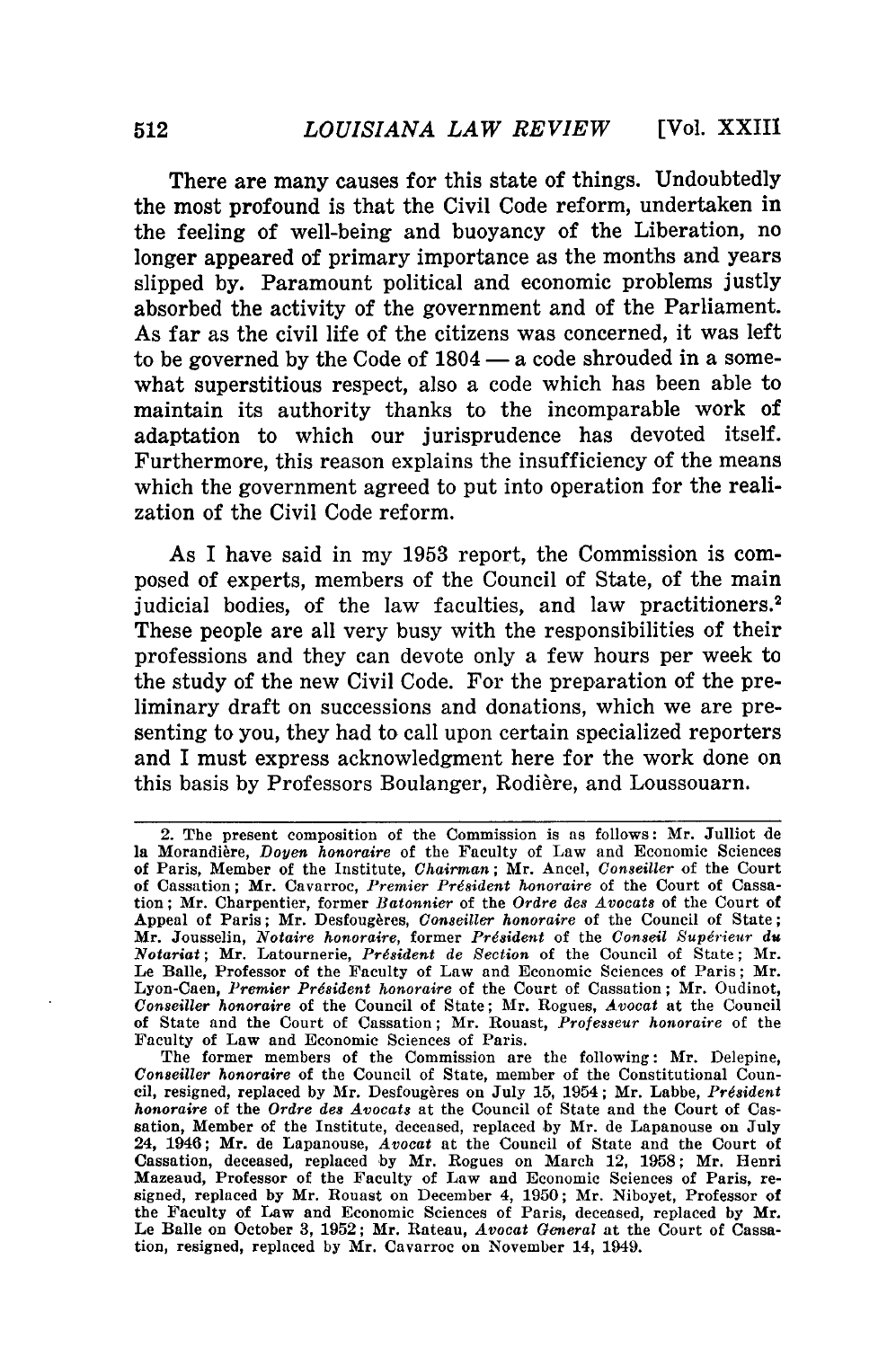I will stress particularly the difficulties of our secretariat.3 Its operation was assured **by** the devotion of Mr. **Houin** and his collaborator Mr. Falque, but it was flooded with the many tasks which had been assigned to it. The secretariat found it impossible at one and the same time to prepare the printing of the volumes reporting each year's work of the Commission, to assure the editing of the minutes *(proces-verbaux)* of each weekly meeting, and to abstract all the observations concerning the first part of the preliminary draft which had been sent in **by** the organizations consulted. Also, in **1957,** when the government asked the Commission, in conjunction with certain members of the Senate and of the National Assembly, to establish the final text of the draft on matrimonial property regimes, the Commission and its secretariat were not materially able while concentrating their efforts on the preparation of the final draft in this matter, to proceed at the same time with putting the *procs-verbaux* in order and to draft the explanatory commentaries relating to the texts worked out between **1953** and **1957** on successions and donations. That is the reason, *Monsieur le Garde des Sceaux,* why these latter texts are only today being presented to you.

The government of the Fifth Republic was indeed willing in a certain measure to listen to our grievances, and did grant to the Commission an additional secretary, Mr. Douay, thanks to whom we could avoid being completely swamped; it was possible for the work to be accelerated a little.

After the completion of the final draft on matrimonial property regimes, the Ministry of Justice requested the Commission to prepare, on the basis of its previous work, a legislative bill on minority, the authority of the father and the mother, tutorship and emancipation. This draft is now ready and we think it will be introduced shortly in one of the two parliamentary assemblies.

**<sup>3.</sup>** The present composition of the Secretariat of the Commission is as follows: Mr. Houin, Professor of the Faculty of Law and Economic Sciences of Paris, *Doyen honoraire* of the Faculty of Law and Economic Sciences of Rennes, *Secretary General;* Mr. Boitard, *Avocat* at the Court of Appeal of Paris, former *charg6 de cours* of the Law Faculties; Mr. Douay, *Magistrat;* Mr. Falque, *Magistrat* in the Central Administration of the Ministry of Justice.

The former members of the Secretariat are the following: Mr. Paul Coste-Floret, Professor of the Faculty of Law and Economic Sciences of Montpellier, Secretary *General,* resigned, replaced by Mr. Houin on October **30,** 1945; Mr. Jacques-Bernard Herzog, *Premier Substitut do* procareur *de la Rdpublique* at the *Tribunal de Grande Instance* of the Seine, resigned, replaced **by Mr.** Verrier on January 22, 1946; Mr. Mallet, *Conseiller* of the Court of Appeal of Paris; *Mr.* Verrier, Judge of the *Tribunal de Grande Instance* of the Seine.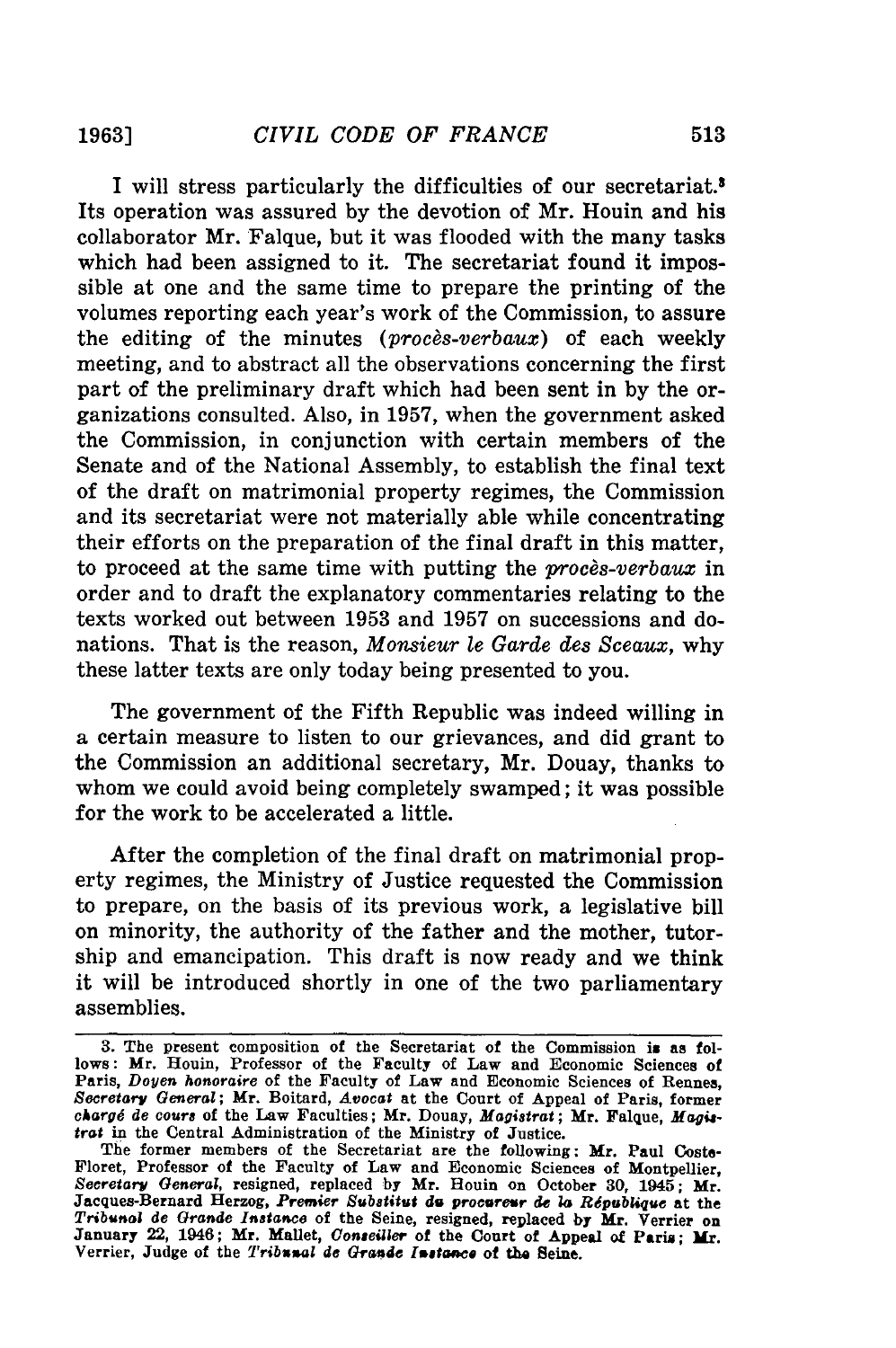Quite obviously, the Commission would have preferred that the projects born of its deliberations should be presented in the order which it had chosen. It was a little paradoxical to introduce a proposed law on matrimonial property regimes before having had Parliament discuss the texts on marriage and its effects in general, and it may seem a little extraordinary to detach from the preliminary draft another part on minority without having voted the texts on filiation. But it must be recognized that serious reasons have been able to justify this method of procedure, however illogical it might appear. The problem of the wife's position in the administration of the family patrimony is one of those problems which have been on the agenda of parliamentary assemblies for more than thirty years; it interests and sometimes even impassions a part of public opinion. It is the same, and even more so, with the struggle against juvenile delinquency, a serious problem closely related to the regulation under the Civil Code of minority, paternal authority and tutorship.

Be that as it may, the Reform Commission is pleased that its work serves as a basis for projects considered by the government as urgent. It hopes that these proposals will be voted quite rapidly; the government will then be able to resume the work from the beginning. The government will have to examine whether it should present a draft of the whole, aiming at the preliminary book and the two first books of the Civil Code at the same time, or whether, according to the method followed in 1804, it will present these books in separate drafts. It could do so, as of now, because the Commission is presently finishing its reexamination of the **1953** preliminary draft and is drawing up the final draft in taking account of the observations gathered **by** the legal organizations consulted. The Commission will have finished the revision of the first part of its preliminary draft when the observations on the second part relating to successions and donations will reach it. Then, in a relatively near future, Parliament will be in a position to express its thoughts on the whole thus formed, the Code of the individual and of the family.

**IV**

The task will still not be finished; there remains to be settled the part of the Civil Code concerning ownership and real rights, the part on obligations and contracts, and the part which will regulate legal persons both civil and commercial.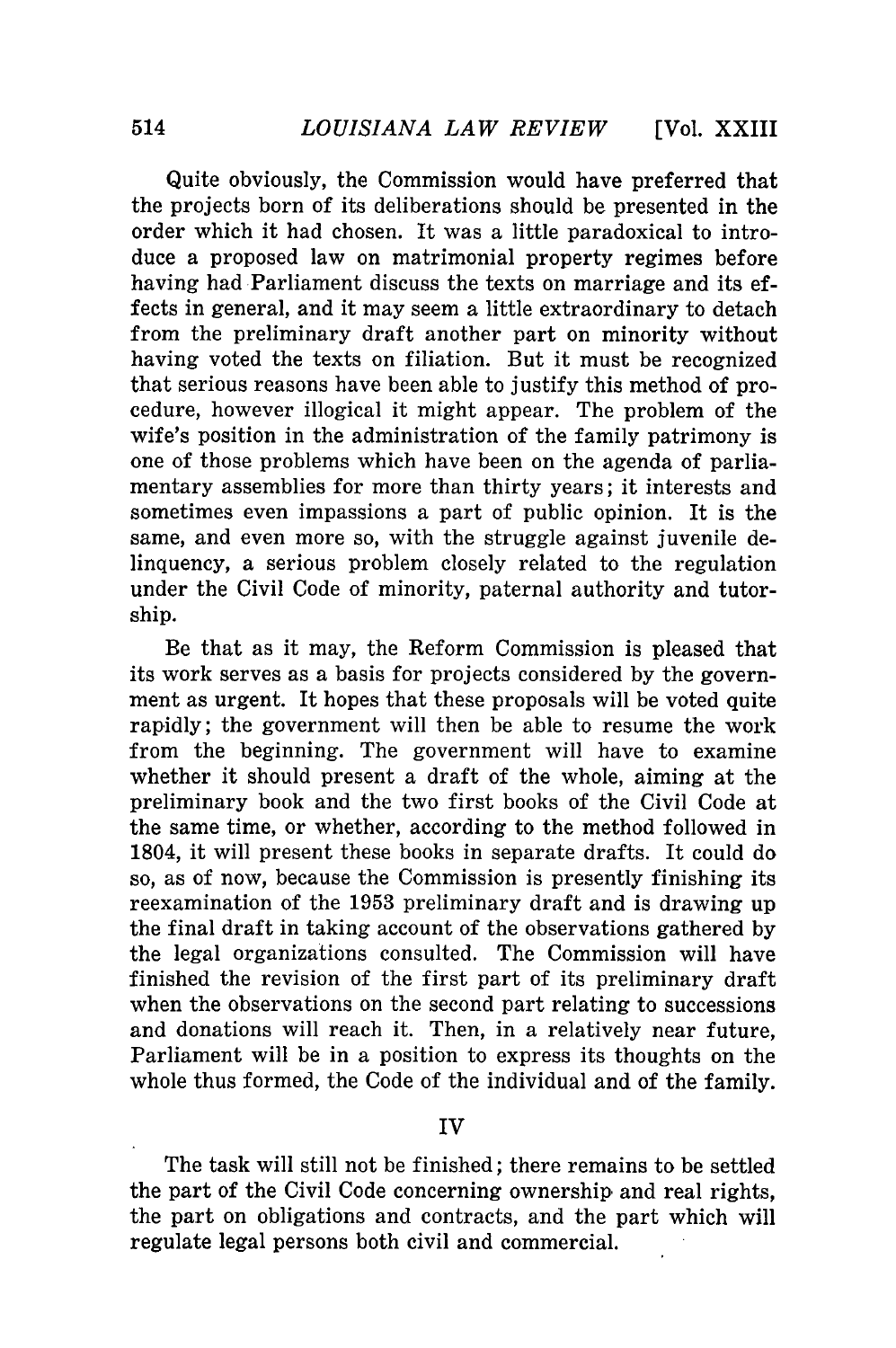**1963]**

I think, *Monsieur le Garde des Sceaux,* in order to carry on well the substantial remainder of the work, that the composition of the Commission and its working methods will have to be changed. This is not the place to say what will need to be done; permit me only to set forth some of the reasons which, in my opinion, will require this transformation.

1. A first complication comes from the Constitution promulgated in 1958 and the distinction which its articles 34 and 37 establish between the domain of legislation *(la loi)* and regulation *(le règlement)*.<sup>4</sup> Legislation establishes all the rules concerning the status and the capacity of persons, matrimonial property regimes, successions and donations; it is thus possible to contemplate for these matters a code of the classical type; this is what the Commission has done in setting forth the two first parts of the preliminary draft, presented in 1953 and today. But in what concerns the right of ownership, civil and commercial obligations, legislation only determines the fundamental principles. Thus a distinction will have to be made between the legislative code of ownership and the legislative code of obligations, on the one hand, and [on the other,] the regulatory codes relating to the same matters. This is a delicate distinction especially if one thinks about the multitude of texts relating to the problems raised by immovable property (construction, reconstitution of several tracts into a single ownership *(remembrement*), land registry (*publicité foncière*), etc. or by movable property (securities *(valeurs mobilières)*, incorporeal assets

la *nationalit6, l'dtat et* la *capacitd des personnes, les rdgimes* matri $moniaux, les successions et les liberalités;$ 

*<sup>4. [</sup>Note by translator]* Laws are enacted primarily by the Parliament which is the legislative branch of the Republic; these are called *"lois."* There is also a legislative function in the executive branch which enacts laws called "décretslois," "décrets," "ordonnances," and "règlements." The cited provisions of the 1958 Constitution of the Fifth Republic are the following:

*Art. 34. "La loi est votde par le parlement.*

*<sup>&</sup>quot;La loi fixe les règles concerant:*<br>"

<sup>&</sup>quot;-- du régime de la propriété, des droits réels et les obligations civiles et *commerciales;*

*Art. 37. "Les matidres autres que celles qui sont* du *domaine de la* loi *oant* un *caractdre rdglementaire.*

*<sup>&</sup>quot;Les te'tes de forme Idgislative intervenus en ces matidres peuvent etre modifids par ddcrets pris aprds avis* du *Conseil d'Etat. Ceuw de ces textes qui interviendraient aprds l'entrde en vigueur de* la *prdsente constitution ne pour*rant être modifiés par dècret que si le Conseil constitutionnel a declaré qu'ils *oant un caractere rdglementaire* en *vertu de l'alinda prdcddent."*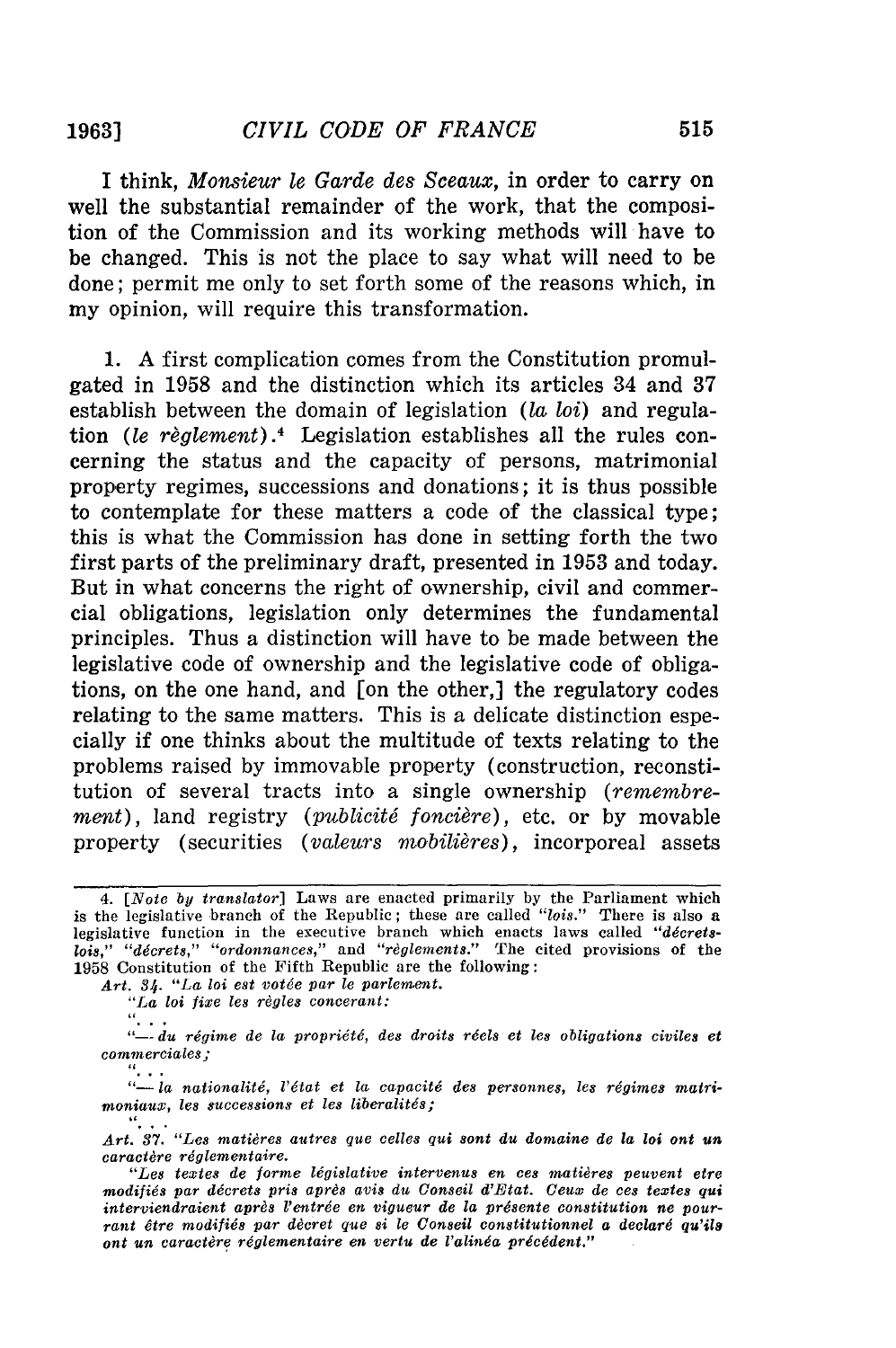**[Vol.** XXII

*(proprigt6s incorporelles),* businesses *(fonds de commerce),* literary and artistic property, etc.).

2. Another problem will need examination. The Commission had envisaged a single code of civil and commercial obligations. If one sticks to this solution, should it not call for the appointment of a single commission composed of both *civilistes* and *commercialistes?* If one takes the side in favor of the duality of the civil law and the commercial law, it will be necessary to establish between the Civil Code Reform Commission and the Commercial Code Reform Commission a closer relationship than that which has existed up to this time between those two commissions.

3. We must even ask ourselves if France has an interest in pursuing alone the study of one or several codes of private law relating to obligations and to contracts. The European economic unification is in process of realization; in any case, the Treaty of Rome between the six countries of the Common Market comes into play; is it conceivable that a real common market can develop without unity of legislation? Its operation will then constantly run up against the conflicts of laws. Undoubtedly, international agreements can settle these conflicts, and conventions of this sort have already been worked out by the Hague Conference of Private International Law. There is also no doubt that agreements between the large economic groups can bring about the drafting of standard contracts *(contrats types),* notably standard by-laws *(statuts types)* of a European company *(so* $ci\acute{e}t\acute{e}$ ). But these are only preliminary stages. Is it not necessary to tend towards a common code of obligations and contracts? Belgium, Holland, Luxembourg and Italy have the same Civil Code as ours, or very close to it. Already a code of obligations, common to France and Italy, had been prepared in 1942. Germany operates on the same legal principles as we do, but its civil and commercial codes have been established according to techniques which are often very different from ours. Nevertheless, is it unthinkable that the governments might instruct their jurists to reach agreement on common techniques? And should not France, instead of thinking about remaking **by** itself the part of its Code relating to obligations and contracts, take the initiative to propose, at least to the signatory countries of the Treaty of Rome, an international conference with a view to the working out of single *(uniques)* rules? Evidently, that is a ques